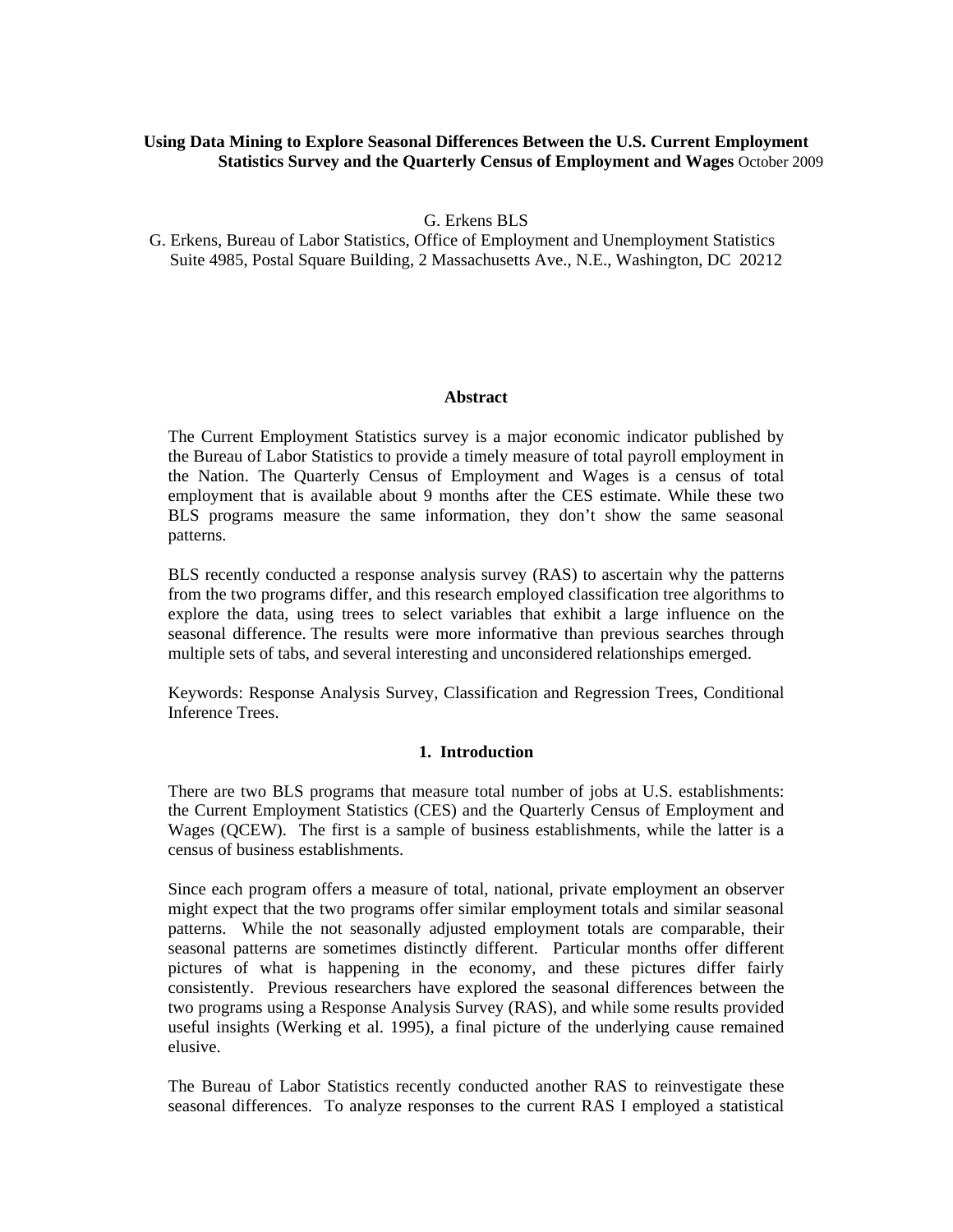learning method known as Classification and Regression Trees (also known as CART) or recursive partitioning. I used these methods to explore the relationships and influences amongst the different responses. This paper consists of six sections. Section 2 briefly describes the two programs and the CES estimation methodology. Section 3 describes the seasonal differences between the two surveys. Section 4 briefly describes the previous and current RAS. Section 5 discusses the different statistical learning methods employed for this research. Section 6 discusses how these methods were applied and the results of this analysis. Section 7 is a summary that discusses future possibilities for research.

### **2. Employment Programs at BLS**

To create its estimate of employment the CES uses a survey of establishments selected from the QCEW population of establishments. Using the reported employment from respondents CES estimates a ratio of over-the-month employment change using establishments who respond in both the current and prior months.

$$
R_{t} = \frac{\sum_{i \in MS_{t,i-1}} w_{i}emp_{i,t}}{\sum_{i \in MS_{t,i-1}} w_{i}emp_{i,t-1}}
$$
 (1)

Equation 1 describes this calculation, where  $R_t$  is the ratio for month *t*,  $MS_{t,t-1}$  is the set of respondents who reported data in months *t* and *t*-1, *emp<sub>it</sub>* is the employment for unit *i* at time *t*, and  $w_i$  is the sampling weight. *MS* is also referred to as the matched sample.  $R_t$  is applied to the previous months estimate of employment to estimate the current month's employment. Atypical responses are not included in the ratio estimate, but their employment changes are accounted for in a logical manner. These records do not have a strong influence on the CES estimate, so their treatment is not discussed in this paper. For information on CES estimation, refer to the BLS online documentation (BLS, 2009).

To compile its private, total employment the QCEW aggregates the employment for all of the privately owned establishments in its census. The census comes from a collection of Unemployment Insurance filings from each State. The CES provides a current picture of employment situation, while the QCEW is about 6-9 months old.

These two programs have a number of common elements. Since each one measures the same attribute, each program uses the following definition of an employee:

- 1. Worked at or received pay by the establishment in the specified month.
- 2. Worked or received pay for the week including the  $12<sup>th</sup>$  of the month.
- 3. Include all workers including executives who are not on leave without pay.

The definition is identical on each program's form.

#### **3. Seasonal Differences**

While the employment given by the CES and QCEW are typically very similar to each other in the long run, each program shows different seasonal behaviors. Chart 1 shows the difference between the QCEW total and CES estimate for each month from 2003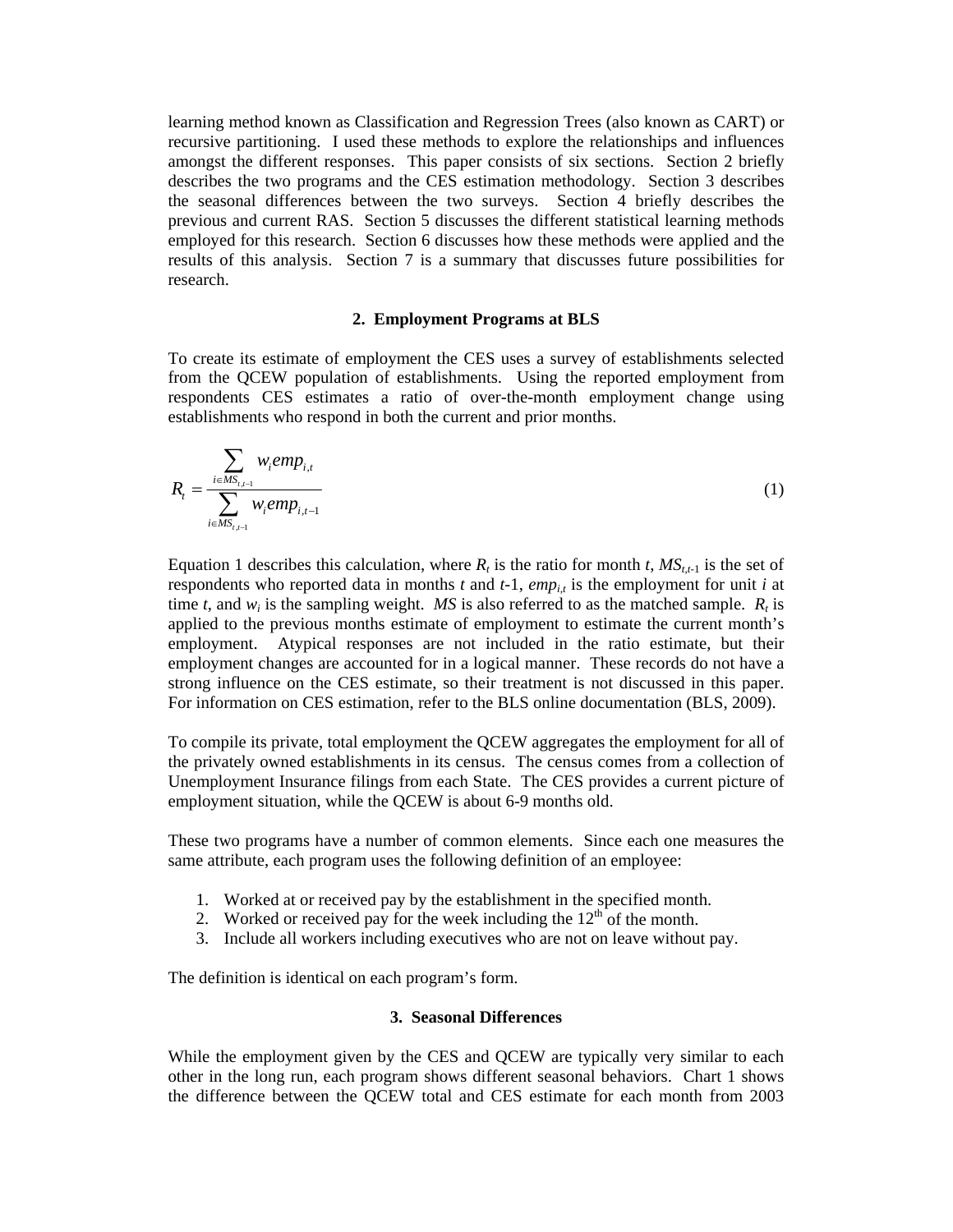through 2007. Seasonal patterns are clearly visible between September and March. Within that time frame we have the following patterns:

- 1. Between September and October the QCEW gains fewer employees than the CES.
- 2. Between October and December the QCEW gains more employment than the CES.
- 3. Between December and January the QCEW looses more employees than the CES.
- 4. Between January and March the QCEW gains more employees than the CES.

The December to January difference is the only focus of this study.

### **4. Response Analysis Survey**

A previous RAS conducted in 1994 also investigated reported employment differences between these two BLS programs (Werking et al, 1995). That RAS consisted of a sample of 8,000 establishments from a select group of 10 states. Its survey questions were divided into the following categories: method, timing, content, and complexity.

The reporting *method* includes information on the source used for the CES and QCEW reports. These questions inquired about the following topics:

- The Payroll process, who creates the payroll, and if payroll was used in the report.
- The counting of checks in the report (bonus checks could count the same person twice).
- The purging of records during the year. For example, additional employees may remain on the payroll until an accountant clears them off at the end of the year.

The primary *timing* issue involves the week for which the respondent provides data. Respondents should provide the pay period that includes the  $12<sup>th</sup>$  of the month, and they were asked a question regarding their adherence to this definition.

*Content* issues relate to different types of employees that should be excluded from the report. For example, workers on leave without pay should not be included.

*Complexity* includes several different issues that may confound the reports. Report complexity includes the following issues:

- Multiple payrolls or pay periods
- The use of an existing report the respondent uses each month, thereby making their response easier to provide.
- Different reporters for the CES and QCEW
- A systems change such as a new payroll provider or payroll software.

The current RAS selected a sample of 3,000 establishments from a select group of CES respondents who satisfied the following conditions:

- Establishments must have reported employment for June, 2006 through March, 2007 for the CES and QCEW.
- Exclude government units, Professional Employee Organizations, Hospitals, and the Educational services industry.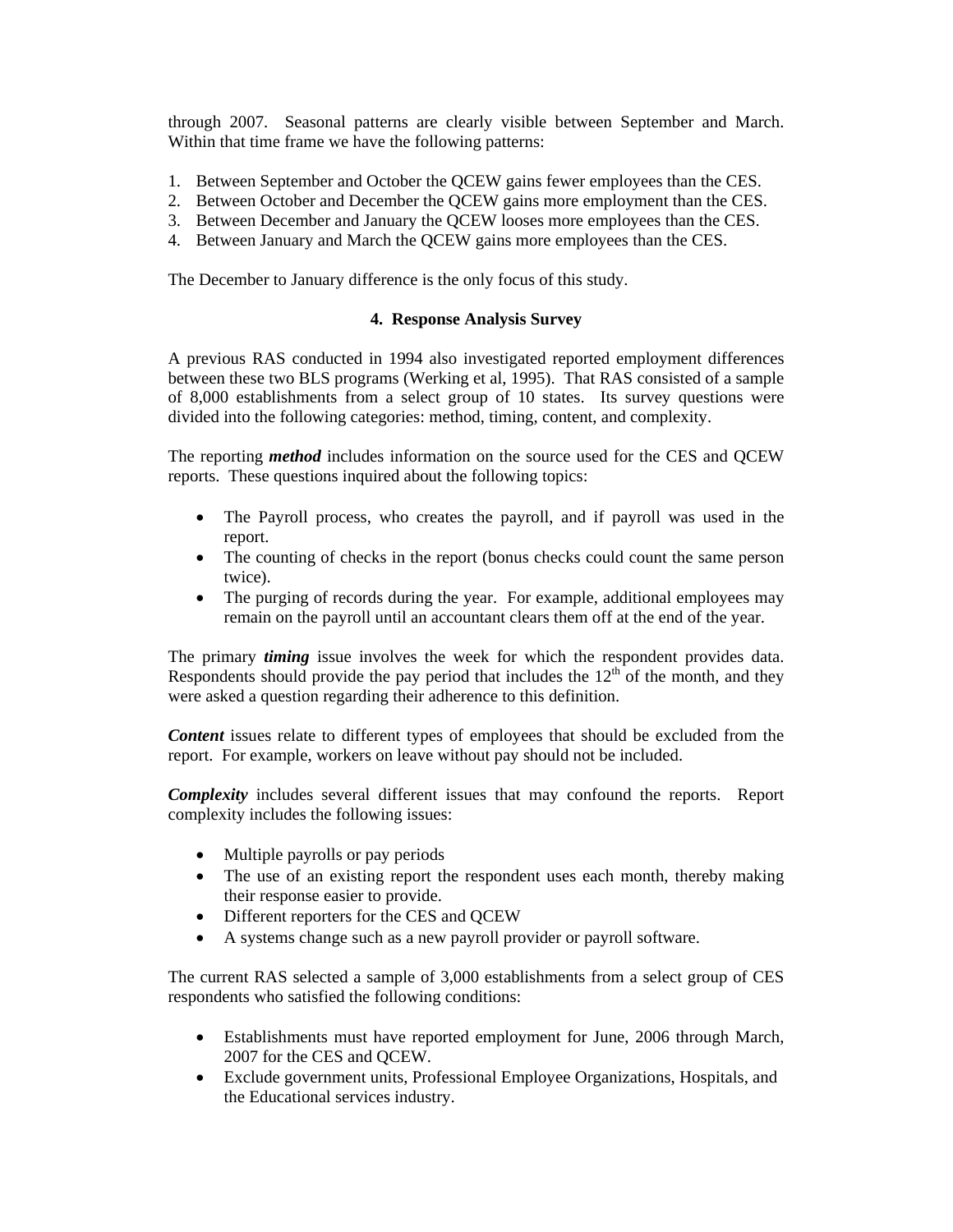- Establishments must be in the 2005 and 2006 CES samples.
- CES respondents must be unique. Specifically, each respondent must provide data for only one establishment in the CES sample.

The RAS sample was designed to study specific reporting differences—including those described in section 3. This survey resulted in 1,840 respondents who filled out the questionnaire. To make certain that the RAS respondents maintained the same seasonal patterns observed between the CES and QCEW, ratios were calculated using equation 1 in which the matched sample could only be a subset of the RAS respondents. Chart 2 shows the different ratios calculated with the RAS respondents. The red bars use CES data, and the blue bars use QCEW data. Chart 3 shows the same information using the full set of CES respondents. Except for a few months, the RAS respondents exhibit the same seasonal differences, though those differences are more dramatic in the RAS respondents.

The recent RAS asked questions that were similar to those asked in the 1994 RAS. The current RAS contacted the CES respondent and asked two sets of questions. The first section asked questions related to the CES report, and the second section asked the same questions about the QCEW report. Only 947 of the 1,840 RAS respondents answered questions about the QCEW. Many of the QCEW reports are filled out by a different person, and it was seldom feasible to contact the QCEW respondent. This section nonresponse occurred because the QCEW information was supplied by an alternate source such as a corporate headquarters or professional payroll firm. The analysis incorporated this information to help compensate for the lack of response on the QCEW section of the RAS.

# **5. Classification and Regression Trees**

Classification and Regression Trees (CART) are a data mining tool used for modeling and exploring data. They were introduced by Leo Breiman and their properties are more thoroughly developed by Breiman, Freidman, Olshen, and Stone (1984). Tree methods recursively partition a dataset into mutually exclusive groups by using the following three basic steps:

- 1. Start with full set of data
- 2. Select a variable and a variable's value to split the data into 2 mutually exclusive groups. Variable and split are decided by minimizing a loss function.
- 3. Repeat step 2 on each of the resultant groups.

In predictive modeling a fourth step involves fitting a constant model in each of the final groups, but prediction is not the focus of this research. Steps 2 and 3 are continually repeated until some stopping criterion is reached. The stopping criterion is necessary because the procedure will keep partitioning the data and produce a large number of splits that will overfit the data, and the meaning of this complex structure will be difficult to discern and extend beyond the analyzed dataset. The stopping criterion can be an explicit limit on the number of partitions, a minimum number of observations in each group, a limit on the trees complexity, or a combination of these restraints. The tree complexity discussed in Venables and Ripley (2002) is defined by the following equation:

 $Loss_{cp} = Loss + cp * size$  (2)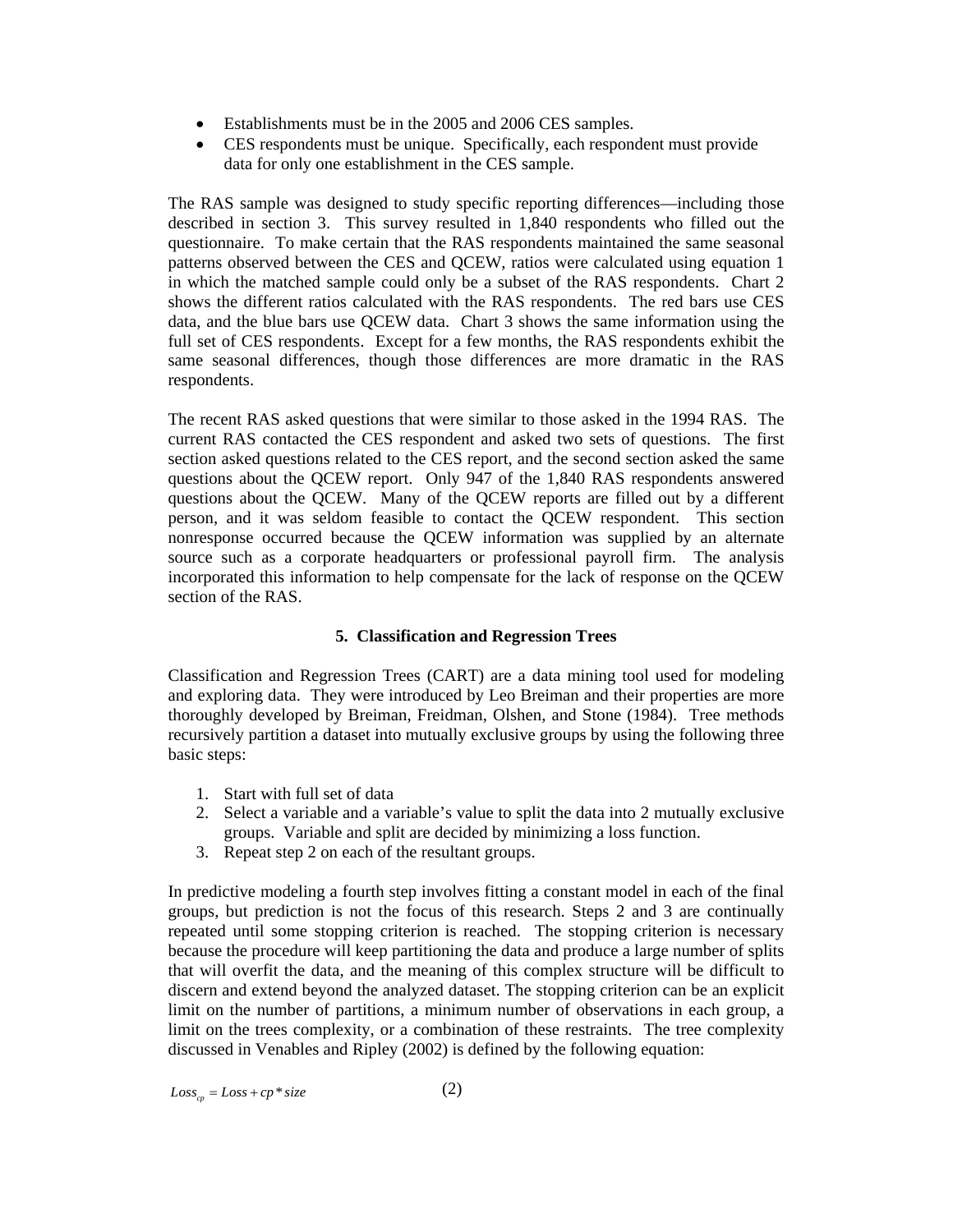where *Loss* is the sum of the loss function over all partitions, *size* is the number of groups and *cp* is the complexity parameter. The loss function for continuous data is typically the sum of squared errors. Further details on this cost-complexity measure are provided in Venables and Ripley. Equation 2 effectively states that a partition is accepted when it decreases the loss function by at least *cp*; otherwise, it accepts no partition. To decide on this *cp* parameter the analyst typically uses a validation set with observations that were not used to grow the tree (either via a holdout set or by use of cross-validation). The loss function on the validation set is measured for various values of the parameter *cp*, and a minimum for the loss function is often available within the set of considered trees (Venaples and Ripley, p. 258). The *cp* closest to that minimum is chosen. This methodology is available in the *rpart* package available in S-plus and R.

An alternative to the CART methodology is Conditional Inference Trees (Hothorn et al, 2006). This methodology follows the same steps outlined for CART, but step 2 is divided into the following two steps:

- 2.1 Select variable.
- 2.2 Select a partition within the selected variable

These two steps are performed to provide an unbiased variable selection property. Unbiased variable selection is defined by a tree selecting a particular variable  $1/p$  times if there are *p* covariates and no correlation between them and the dependent variable. CART's preferential selection for certain variables is briefly addressed and displayed by Hothorn et al (p, 651-2, 661-2). Conditional inference trees (CIT) use the asymptotic distribution of a permutation test to form a test statistic, and this method is implemented in the R package *party* (Hothorn). This statistic is used for step 2.1, and while any method may be used to decide the optimal partition in step 2.2, the *party* package uses the same test statistic. The association between  $X_i$  and  $Y$  is measured using a test statistic computed in the following manner:

$$
T_{j}(\kappa_{n}, w) = \sum_{i=1}^{n} w_{i}g_{j}(X_{ji})h(Y_{i}, (Y_{1}, Y_{2},..., Y_{n}))^{T}
$$
  
\n
$$
\mu_{j} = E(T_{j}(\kappa_{n}, w) | S(\kappa_{n}, w)) = \left(\sum_{i=1}^{n} w_{i}g_{j}(X_{j})\right)E(h|S(\kappa_{n}, w))
$$
  
\n
$$
\Sigma_{j} = V(T_{j}(\kappa_{n}) | S(\kappa_{n}, w))
$$
  
\n
$$
= \frac{w}{w_{i}-1}V(h|S(\kappa_{n}, w)) \otimes \left(\sum_{i} w_{i}g_{j}(X_{j,i}) \otimes w_{i}g_{j}(X_{j,i})^{T}\right)
$$
  
\n
$$
- \frac{1}{w_{i}-1}V(h|S(\kappa_{n}, w)) \otimes \left(\sum_{i} w_{i}g_{j}(X_{j,i})\right) \otimes \left(\sum_{i} w_{i}g_{j}(X_{j,i})\right)^{T}
$$
  
\n
$$
E(h|S(\kappa_{n}, w)) = w_{i}^{-1} \sum_{i} w_{i} \left(h(Y_{i}, (Y_{1}, Y_{2},..., Y_{n}))\right)
$$
  
\n
$$
V(h|S(\kappa_{n}, w)) = w_{i}^{-1} \sum_{i} w_{i} \left(h(Y_{i}, (Y_{1}, Y_{2},..., Y_{n})) - E(h|S(\kappa_{n}, w))\right)^{T}
$$
  
\n
$$
\left(h(Y_{i}, (Y_{1}, Y_{2},..., Y_{n})) - E(h|S(\kappa_{n}, w))\right)^{T}
$$

where  $S(\kappa_n, w)$  is the symmetric group of all permutations of the *n* respondents,  $g_i()$  is a non-random transformation of covariate X*j*, and *h*() is a non-random transformation of the response. Hothorn discusses several different types of transformations for *g*() and *h*() (p.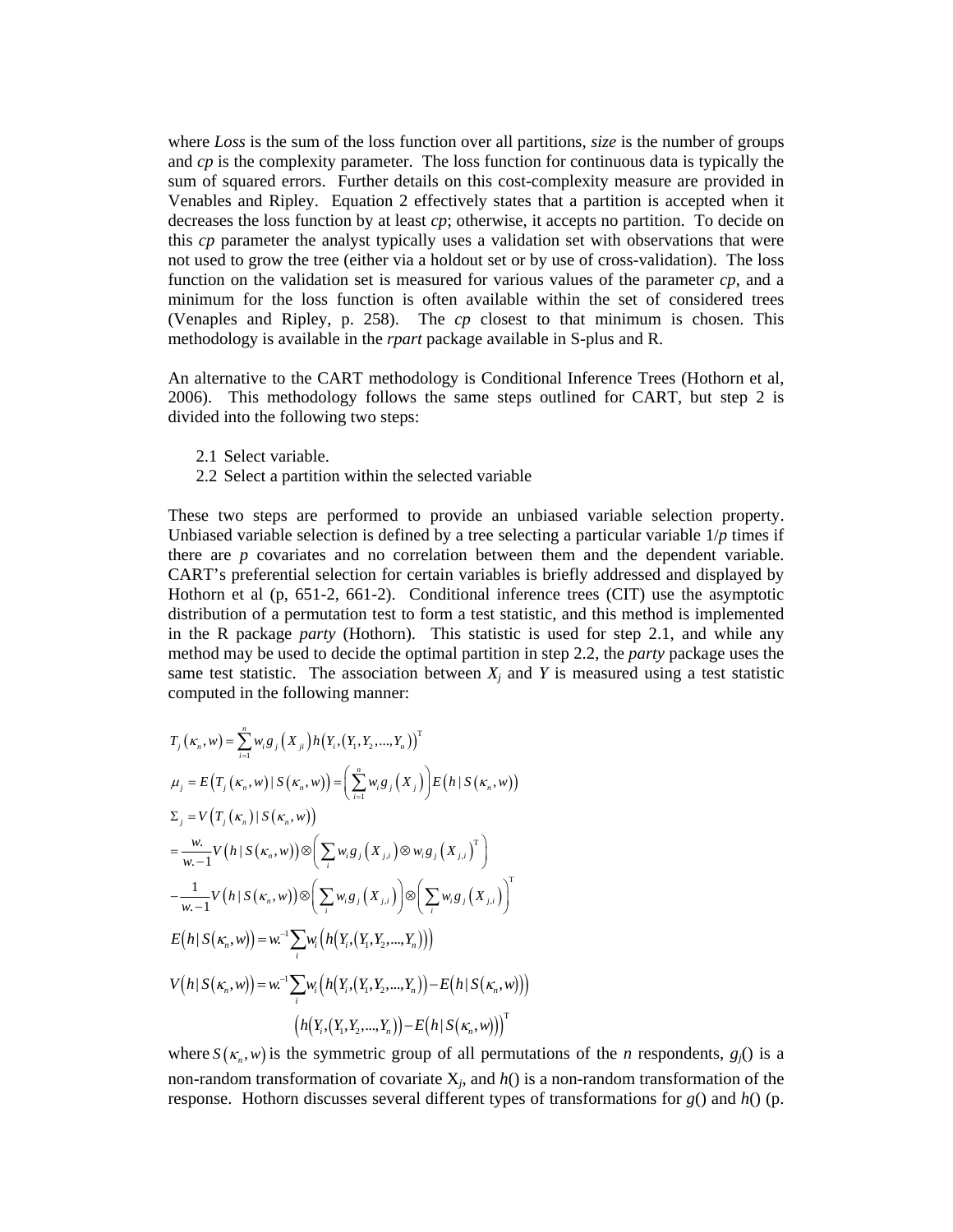657-8). All of the covariates considered in this analysis were categorical with  $K_i$  levels for covariate *j*, so  $g_{ji}(k) = e_{K_i}(k)$ , the unit vector of length K with  $k^{\text{th}}$  element equal to one. The dependent variable in this study is continuous, so the transformation *h* is the identity or rank transformations.

For all permutation symmetric groups Strasser and Weber (p. 5) state that for class *k*

$$
(t_{j,k}-\mu_{j,k}) \sim N(0,\Sigma_{j,kk})
$$

For each variable the test statistics are calculated as

$$
c_{\max} = \max_{k=1,...K} \left| \frac{(t_k - \mu_k)}{\sqrt{\sum_{kk}}}\right|
$$
  
or  

$$
c_{quad} = (t - \mu_k) \sum_{kk} (t - \mu_k)^T
$$

where  $\sum_{kk}^{+}$  is the inverse of the variance matrix. Note that  $c_{quad} \sim \chi_{K-1}^{2}$ . Each of these statistics allows the calculations of a p-value. The variable with the lowest p-value is selected, and the partition point is dictated by

$$
A^* = \arg \max_{A} c(t^A_{j^*}, \mu^A_{j^*}, \Sigma^A_{j^*})
$$

Recall that step 2.1 of the CIT algorithm is variable selection. Using *cquad* and a rank transformation this procedure performs a Kruskal-Wallis test (Hothorn et al., 2006). The statistic *cmax* uses the standardized test statistics for the *K* categories of each variable and computes a p-value using the maximum.

The  $\alpha$ -level in CITs is a defined confidence level for each test, and after the p-values exceed a certain level of confidence the algorithm stops. Similar to  $cp$  for CART,  $\alpha$  may also be used as a hyperparameter that helps to define the length of the tree. Hothorn mentions several possible ways to use and define this parameter (p. 657). Stopping points used for each tree method in this study are explained in the next section.

Trees have several valuable features used in this analysis. Trees perform variable selection in that they include variables that minimize the loss function (CART) or have a high degree of association with the dependent variable (CIT). Trees can also account for interactions. Interactions exhibit themselves within the tree structure, and an example is provided later.

#### **6. Analylsis**

The previous RAS looked at the propensity for an error, with an error defined as a difference between the CES and QCEW reports (Werking, p. 794). To see the effect of each variable the authors reviewed contingency tables to see what variables caused an increased proportion of errors. They were able to identify some factors that attribute to increased errors, but the results did not appear conclusive. For example, while 77% of the respondents with multiple payrolls exhibited an error, 62% of the respondents with a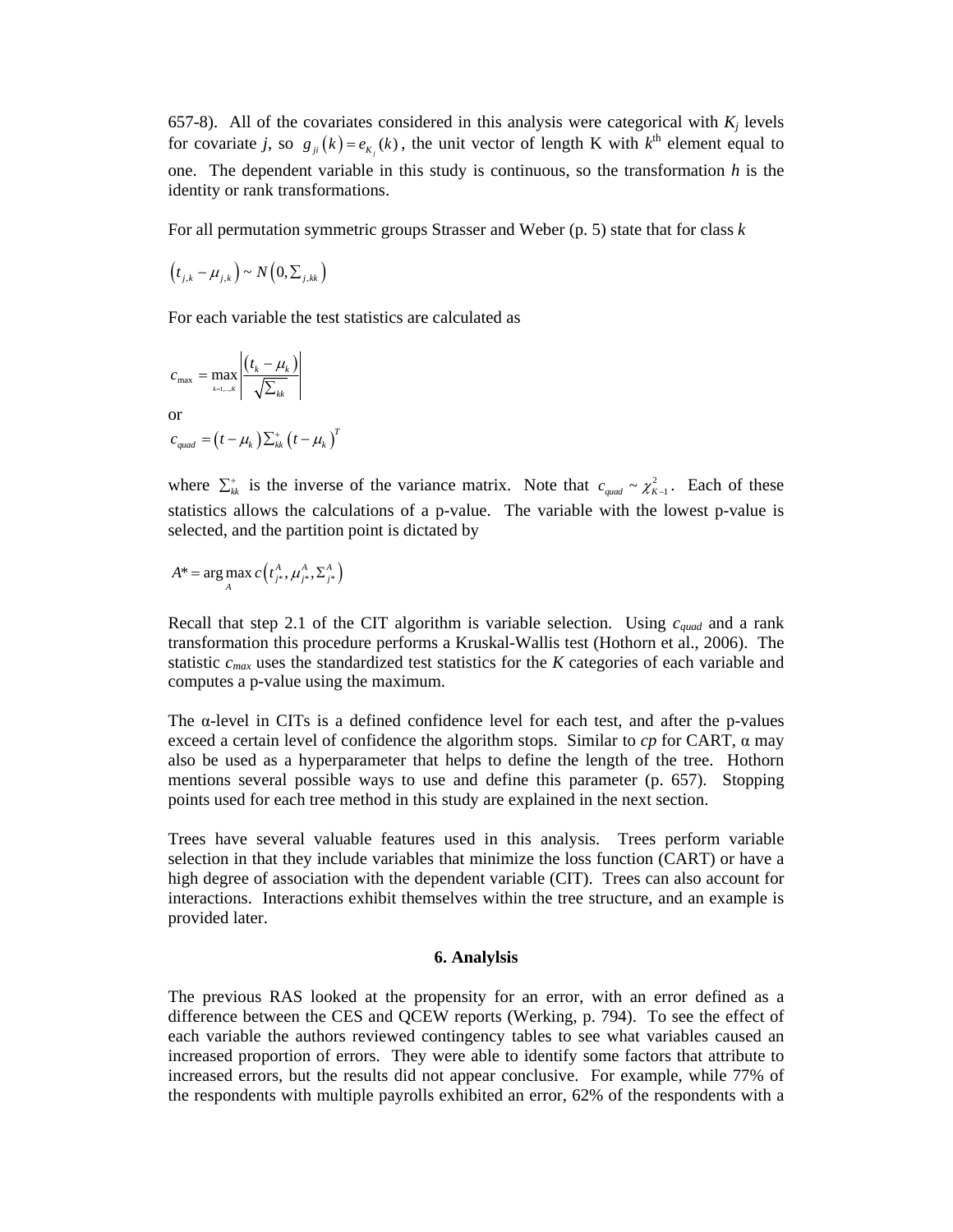single payroll also exhibited an error. An analyst would expect multiple payrolls to cause an increase in error, but a significant proportion of respondents with a single payroll still exhibit an error. While that research led to some good insights, it is difficult to make a direct connection to the seasonal errors.

The analysis of the recent RAS looks at how each observation affects the seasonal difference. This influence is gauged by calculating each observation's effect on the estimate of the over-the-month-change for each data source. This effect is measured with each observation's relative residual for each data source. The ratio of the over-the-month change is defined as

$$
R_{QCEW} = \frac{\sum_{i=1}^{n} w_{i,comp} emp_{i,January, QCEW}}{\sum_{i=1}^{n} w_{i,comp} emp_{i, December, QCEW}}
$$

where the sum is over the *n* RAS respondents with data in December, 2006 and January, 2007. The relative residual is defined as

$$
resid_{i,QCEW} = \frac{w_{i,comp} \left( emp_{i,Jauazy,QCEW} - R_{QCEW} emp_{i,December,QCEW} \right)}{\sum_{i=1}^{n} w_{i,comp} emp_{i,December,QCEW}}
$$

where  $w_{i, comp} = w_{i, sample} w_{i, RAS}$ .

Where the weight  $w_{i,comp}$  is the composite weight of the RAS and CES sample weights, and  $emp_{i, December, OCEW}$  is the QCEW employment value for December, and the January subscript refers to that specific month. A similar value is computed using the CES data to get *resid*<sub>i.crs</sub>. A respondent's influence is measured as

# $influence_i = resid_{i, OCEW} - resid_{i, CES}$

If a respondent's CES data pulls the estimate of the CES ratio higher while its QCEW data pulls the estimate of the QCEW ratio lower then it has more influence on the seasonal difference. Chart 4 gives some examples of observations with different influences. A negative influence implies that an establishment's QCEW data pulls the ratio lower than its CES data.

The denominator in the residual calculation is necessary to adjust for any large discrepancy in the weighted employment for each source. For example, if the weighted QCEW employment is 10% higher than the weighted CES employment for all respondents, then a respondent could show a negative influence though it has the same effect on the QCEW and CES. The negative influence would only occur because of the different employment levels for each data source.

The influence measure is used as the dependent variable in the regression tree methods from section 5. The goal is to find groups of observations that shift or skew negative. A group's influence on the seasonal difference is measured by removing that group from the ratio calculations and measuring how much the seasonal difference changes.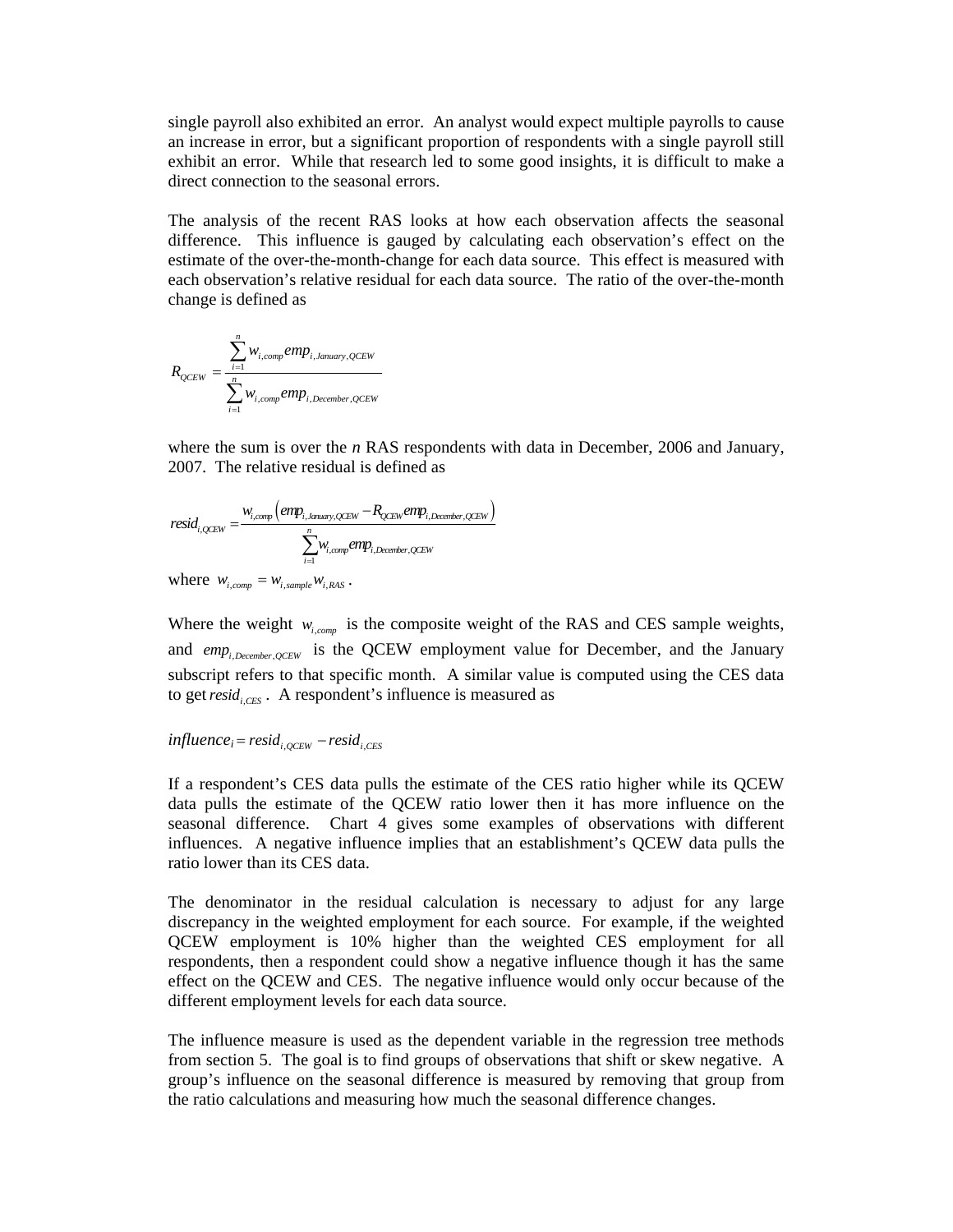It's possible to explore this data in the same manner as the 1994 RAS—analyzing each variable at the top level and looking for relationships or patterns. Trees effectively perform the same task with the initial partition, but they also look at additional variables after initially selecting the more informative variable, possibly unmasking interactions in the process. The tree effectively strips away observations that are less interesting symmetric data with influences that balance each other—leaving final groups with a specified set of characteristics, a large seasonal influence, and a smaller number of observations relative to the influence.

Applying the RAS data to CART did not provide any useful results. The data are very noisy and have long tails. The range on the standardized influence is [-10,9]. Leaving the data untransformed produced no splits. Using ranks as the dependent variable provided many splits, but the splits typically partitioned between a small group of observations (less than 40 observations or 2.5% of the respondents) and the rest of the dataset. Only one group provided by CART explained more than 4% of the seasonal difference. That group consisted of 550 respondents (25% of all respondents) and explained 60% of the seasonal difference. The tree did not give a well-defined description of this group's characteristics. At each partition the influential groups typically contained most of the categories in the selected variables, making identification of select attributes difficult.

CITs also gave no splits under an identity transformation, but it was much more informative with a rank transformation using *cmax*. CITs used a nominal confidence level of  $\alpha = 20$ . A low level of confidence was used to allow the tree to partition with low significance to find significant interactions with later splits. All of the earlier splits typically occurred with  $\alpha$  < .10.

Each group but one gives a good set of definable characteristics to which we may ascribe the seasonal difference. The more interpretable groups explained a smaller portion of the seasonal error and will be described later. The indefinable group accounts for the vast majority of the seasonal difference (78%) yet contained only 304 observations (17% of the respondents). Reviewing the characteristics of this group we gain some insight into which possible subgroups make this group so influential.

One outstanding characteristic is that the QCEW and CES are filled out by the same person. This characteristic accounts for 49% of this group, while in the full dataset we see this characteristic in about 33% of the observations. Establishments with this characteristic create a smaller subset of 148 establishments (8% of the full dataset), but they account for 48% of the seasonal difference.

The following list summarizes the main influences in the December to January seasonal error discovered in this analysis, and it includes the previously mentioned group:

- A group in which the CES respondent does not fill out the QCEW report (those completing the QCR would include payroll provider firms, accountants, or corporate headquarters). This group accounts for 18.4% of the seasonal difference but it consists of 2.8% (49) of the respondents.
- Establishments using a Payroll Provider Firm to submit the QCEW report make up a significant portion of the seasonal error. There were two separate groups with this characteristic. The first group accounts for 21% of the seasonal difference but it consists of only 4.4% (77) of all respondents. The other group accounts for 10% of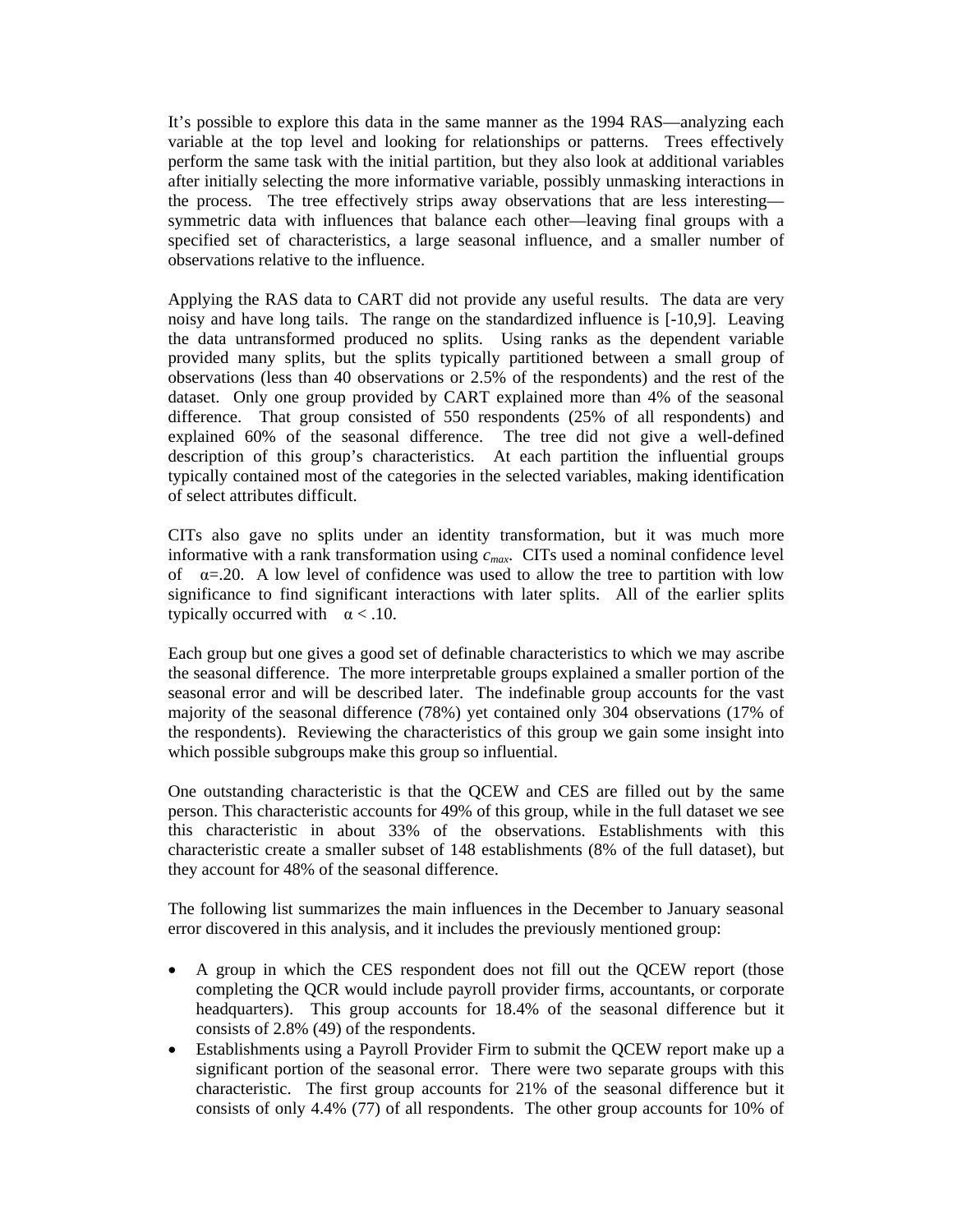the seasonal difference but it consists of only 3.5% (66) of the respondents. These two groups are similar to the one mentioned in the previous bullet.

- Establishments using multiple payrolls and/or pay periods, yet they claim that all them are included in the CES report. This group accounts for 16% of the seasonal difference, but it makes up 1.4% (24) of the respondents.
- There's a small subset of respondents in which the same person reports to the CES and the QCEW, and this group accounts for 42% of the seasonal difference yet makes up 8% (148) of the respondents.
- Most employee types do not appear to make a large contribution to the seasonal difference.

These characteristics shed some light on why differences occur. Note that the sum total of the difference explained is greater than 100%. This occurs because there are groups that shift and skew positive, implying that those groups tend to have the opposite influence under investigation.

Aside from the important characteristics mentioned above, there are several other unmentioned factors. Industry played an important role for some of the previously mentioned factors, where the Construction and Professional & Business Service industries tended to have a strong negative influence. Employee types did not play a role in helping to find influential groups. Only those partitions that predominantly did not have particular employee types led to influential groups. This is a potential interaction in the data that would have been difficult to unmask via exploration.

Considering the results and methods of the previous RAS these results may be somewhat unexpected. In the previous RAS employee types such as out of state workers had a significantly higher propensity for error in the CES (Werking et al, pp. 796-8), while the results of this study showed that the treatment of out of State workers did not have a strong influence on the seasonal difference. Perhaps the most counterintuitive result was from respondents in which the same person files both reports. We expect these respondents to provide the same data to both programs, but some of them clearly don't. Perhaps one reason why this group may not have been discovered in previous RAS studies is because the group is so small, while its effect is very large. Considering the number of partitions in the tree, it's unlikely that some of these results would have been detected through exploratory analysis.

### **7. Summary and Conclusion**

The QCEW and CES are two BLS programs that measure of total, private, employment each month. While they measure the same data their seasonal patterns are not the same. In this study I attempted to find some explanation for the December to January difference between the two programs. Previous RAS conducted by BLS explored the data by looking at tables and how some of the characteristics reviewed in this paper increased the propensity for an error between the QCEW and CES. In this paper I reviewed the influences for a particular error, the different changes between December and January. I used tree algorithms to help with variable selection, interaction detection, and identifying groups of observations with a sizeable influence on the seasonal difference. The final results were quite informative and somewhat unexpected, and considering their hidden and unexpected nature it's possible that this information would not have been discovered using the same analyses performed in the previous RAS. When measuring the influence the use of regression trees gives us some additional insight into the data, as it also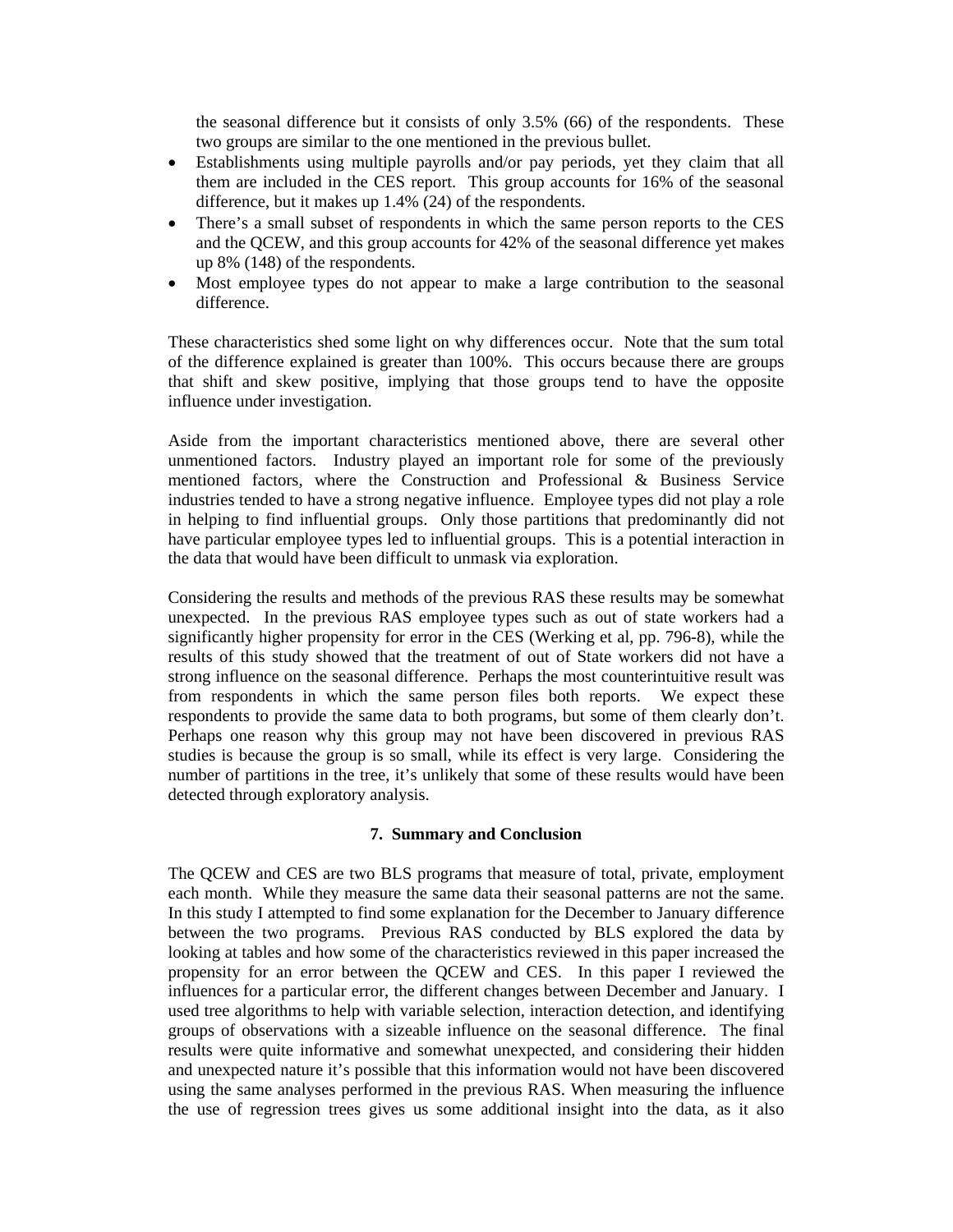identified groups with larger positive influences. Further analysis is necessary to better understand the characteristics of these different groups.

One weakness of tree methods is that variable selection is greedy, as variables are chosen based on minimizing a loss function (sum of squared errors) and then fully included into the model (Hesterberg p. 63-4). Partitions are also dependent on previous partitions, as each one divides the data into mutually exclusive groups. Each partition is optimal, but this does not imply that the entire tree is optimal. While the information gleaned from a tree is beneficial, questions remain regarding whether or not it is the best tree for the data. There are methods that attempt to overcome these shortcomings, such as bootstrap bumping (Tibshirani & Knight, 1997) and Bayesian stochastic search methods (Chipman, 2000), and I hope to explore these methods in future research.

I also hope to extend this analysis to other months to get a better understanding of the seasonal differences that occur throughout the year between these two important BLS programs.

*Disclaimer: Any opinions expressed in this paper are those of the author and do not constitute policy of the Bureau of Labor Statistics.* 

### **Bibliography**

Breiman, Leo, Jerome Friedman, Charles J. Stone, and R.A. Olshen 1984. Classification and Regression Trees. Boca Raton, FL: CRC Press.

Chipman, Hugh. Edward I. George and Robert E. McCulloch (2000) Bayesian Treed Models. *Machine Learning*. 48, 1-3, 299-320.

Hesterberg, Tim. Nam Hee Choi, Lukas Meier, and Chris Fraley. (2008) Least Angle and Penalized Regression: A Review. *Statistics Surveys*, 2, 61-93.

 $\ell_{1}$ 

Hothorn, Torsten. Kurt Hornik, Ahim Zeileis (2005). Unbiased Recursive Partitioning: A Conditional Framework." *Journal of Computational and Graphical Statistics*, 15, 3, 651-674.

Strasser, Helmut and Christian Weber (1999). On the Asymptotic Theory of Permutation Statistics. *Mathematical Methods of Statistics*, 8, 220-250.

Werking, George S. Richard L. Clayton and Richard J. Rosen. (1995) Studying the Causes of Employment Count Differences Reported in Two BLS Programs. *Proceedings to the Survey Methods Research Section of the Joint Statistical Meetings*. 792-798.

Tibshirani, Robert. Ken Knight (1999). Model Search and Inference by Bootstrap Bumping. *Journal of Computational and Graphical Statistics*, 8, 4, 671-686.

Venables, W.N. and B.D. Ripley (2002). Modern Applied Statistics with S. New York: Springer. 251-266.

Bureau of Labor Statistics. Technical Notes to Establishment Survey Data Published in Employment and Earnings. http://www.bls.gov/web/cestn1.htm